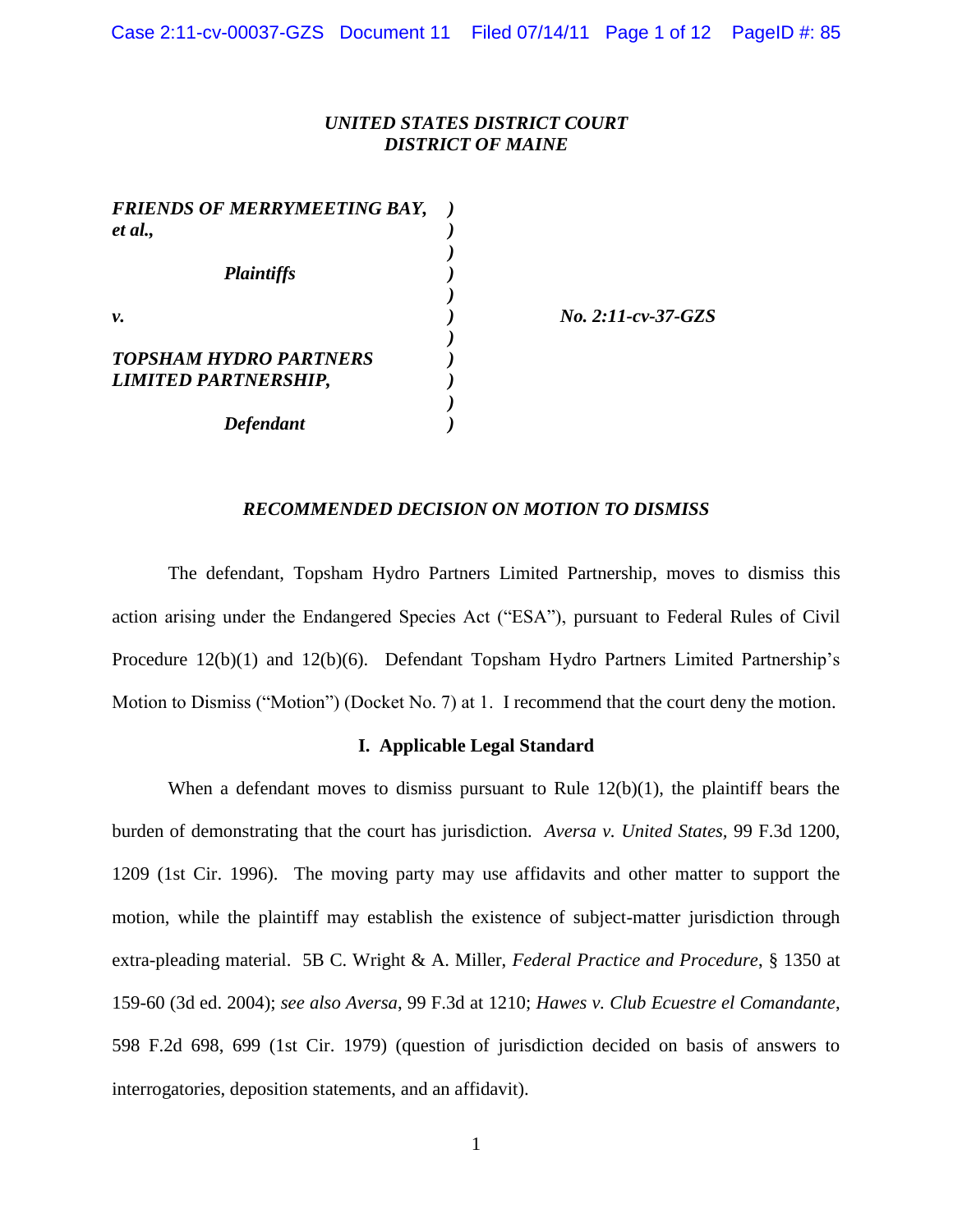With respect to Rule 12(b)(6), as the Supreme Court has clarified:

While a complaint attacked by a Rule  $12(b)(6)$  motion to dismiss does not need detailed factual allegations, a plaintiff's obligation to provide the grounds of his entitlement to relief requires more than labels and conclusions, and a formulaic recitation of the elements of a cause of action will not do. Factual allegations must be enough to raise a right to relief above the speculative level.

*Bell Atlantic Corp. v. Twombly, 127 S. Ct. 1955, 1964-65 (2007) (citations omitted).* 

"In ruling on a motion to dismiss [under Rule  $12(b)(6)$ ], a court must accept as true all the factual allegations in the complaint and construe all reasonable inferences in favor of the plaintiffs." *Alternative Energy, Inc. v. St. Paul Fire & Marine Ins. Co.*, 267 F.3d 30, 33 (1st Cir. 2001). Ordinarily, in weighing a Rule 12(b)(6) motion, "a court may not consider any documents that are outside of the complaint, or not expressly incorporated therein, unless the motion is converted into one for summary judgment." *Id*. "There is, however, a narrow exception for documents the authenticity of which are not disputed by the parties; for official public records; for documents central to plaintiffs' claim; or for documents sufficiently referred to in the complaint." *Id.* (citation and internal quotation marks omitted).

#### **II. Factual Background**

The complaint includes the following relevant factual allegations.

Plaintiff Friends of Merrymeeting Bay ("FOMB") is a non-profit Maine corporation dedicated to preserving the ecological, aesthetic, historical, recreational, and commercial values of Maine's Merrymeeting Bay and its watershed, which includes the Androscoggin River. Complaint (Docket No. 1) ¶ 5. Plaintiff Environment Maine is a non-profit Maine corporation that advocates for clean air, clean water, and preservation of Maine's natural resources. *Id*. ¶ 6. The defendant owns and operates the Pejepscot dam on the Androscoggin River. *Id*. ¶ 7. The Federal Energy Regulatory Commission ("FERC") licenses the Pejepscot dam. *Id*.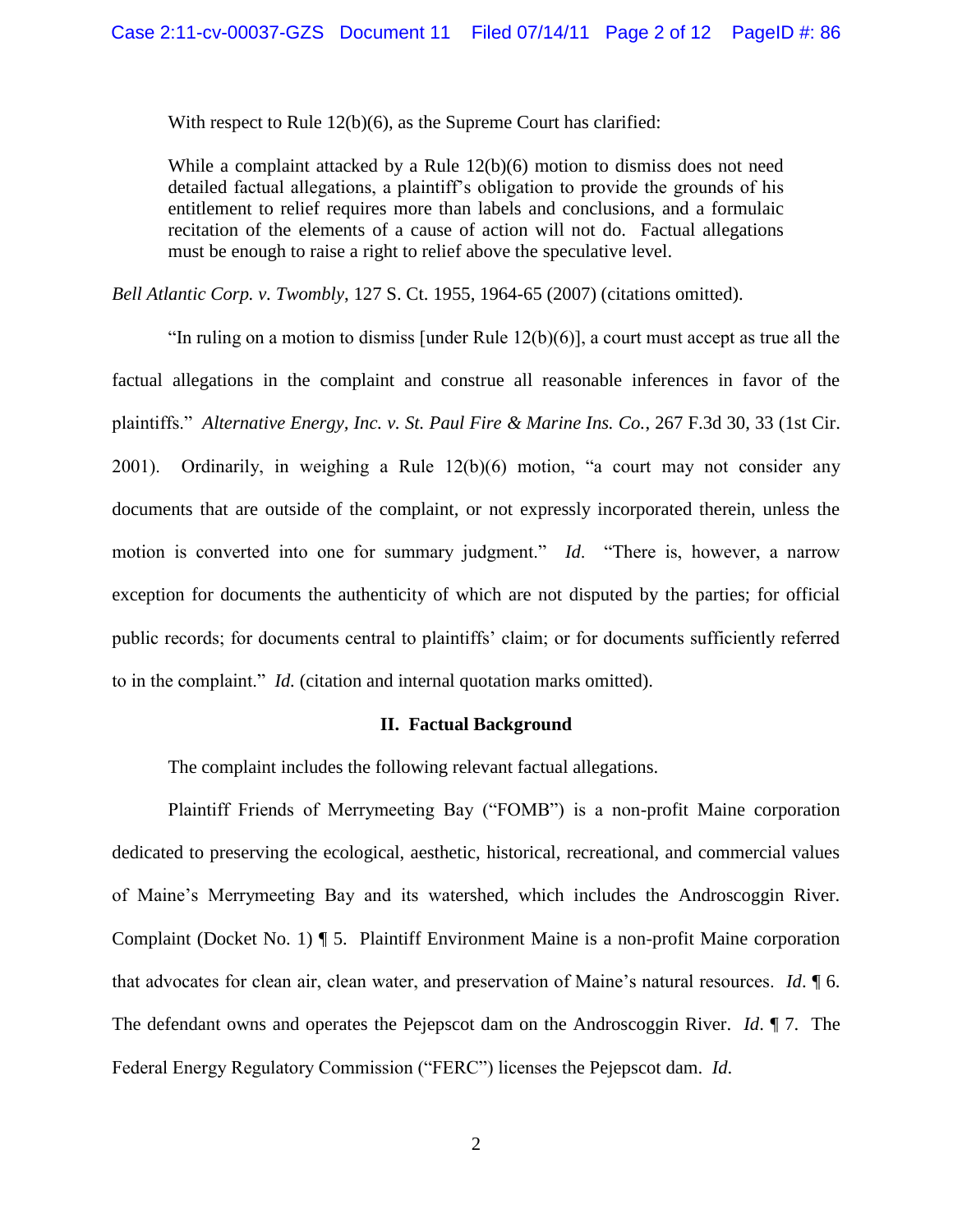The plaintiffs gave the defendant notice of the violations alleged in this complaint more than 60 days prior to the commencement of this lawsuit. *Id*. ¶ 9.

Historically, the Androscoggin River and the Kennebec River, which share a common estuary, Merrymeeting Bay, had the largest Atlantic salmon runs in the United States. *Id*. ¶ 13. Now, according to recent annual surveys done by the Maine Atlantic Salmon Commission, the number of adult Atlantic salmon returning to the Androscoggin River each year is dangerously low. *Id.* The Secretary of Commerce (for endangered species in the ocean) and the Secretary of the Interior (for all other species) are responsible for administering and implementing the ESA, with the National Marine Fisheries Service and the United States Fish and Wildlife Service (collectively, "Services") sharing responsibility for managing the protection of the Atlantic salmon. *Id*. ¶ 15. In 2000, the Services listed the Gulf of Maine Distinct Population Segment of Atlantic salmon as endangered because it is in danger of becoming extinct. *Id*. ¶ 16.

In 2005, FOMB and others filed a petition with the Services asking that the Kennebec, Androscoggin, and Penobscot River salmon populations be included in the description of the endangered population segment. *Id*. ¶ 17. After the petitioners filed suit in May 2008 to obtain a ruling on the petition, the Services ruled on the petition on September 3, 2008, and formally designated the salmon population of those rivers as endangered under the ESA. *Id*. On the same day, the National Marine Fisheries Service issued a final rule designating "critical habitat" for the Kennebec, Androscoggin, and Penobscot salmon. *Id*. ¶ 18. The portion of the Androscoggin River where the Pejepscot dam is located is part of that critical habitat. *Id*.

When a federally licensed activity, such as operating a hydroelectric dam, causes a "take" as defined in the ESA, the licensee may receive authorization under the ESA to continue the activity. *Id*. ¶ 22. The licensee may apply for an "incidental take permit" ("ITP") or an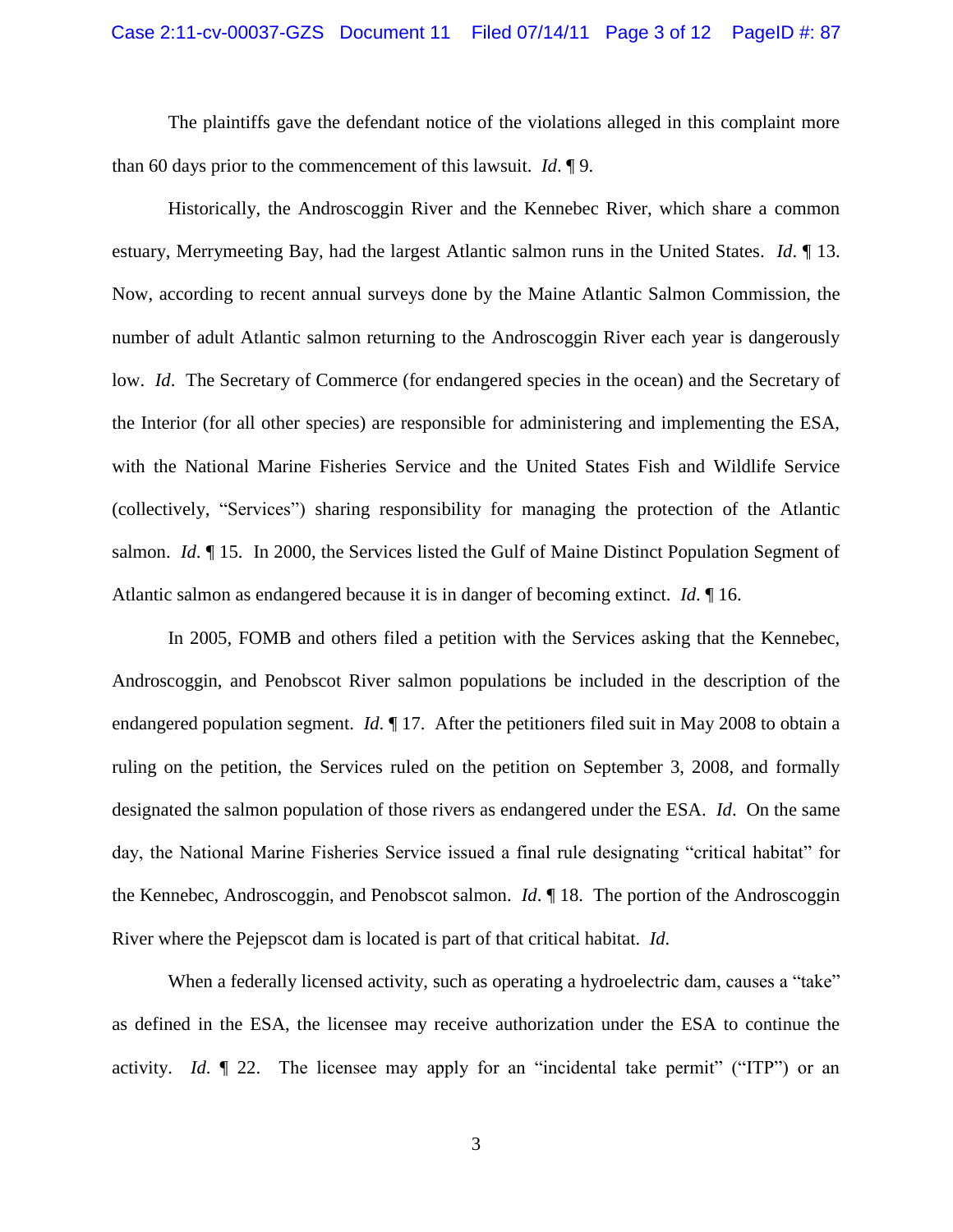"incidental take statement" ("ITS"). *Id*. In either case, certain specified conditions must be met. *Id*.

The Pejepscot dam "takes" Atlantic salmon in the following ways, among others: the dam's turbines kill and injure out-migrating salmon when they attempt to pass through them; the dam severely limits upstream passage of salmon, preventing access to significant amounts of spawning and rearing habitat; facilities meant to allow the salmon to pass around or through the dam cause delays in passage, resulting in incremental losses of salmon smolts, pre-spawn adults, and adults; the dam is a barrier to the migration of other fish whose presence is necessary for the salmon to complete their life cycle; the dam adversely alters predator-prey assemblages; the dam creates slow-moving impoundments in formerly free-flowing reaches, making these habitats less suitable for spawning and impairing essential behavior of the salmon; and the dam results in adverse hydrological changes. *Id*. ¶ 24.

The defendant has neither an ITP nor an ITS authorizing its take of Atlantic salmon at the Pejepscot dam. *Id*.  $\P$  25. The plaintiffs allege that it is, therefore, violating section  $9(a)(1)(B)$  of the ESA. *Id*.

### **III. Discussion**

#### **A. Administrative Process**

The defendant first argues that the plaintiffs seek to use improperly the citizen suit provision of the ESA. Motion at 7-13. The relevant portions of that statute provide:

> (1) Except as provided in paragraph (2) of this subsection any person may commence a civil suit on his own behalf –

(A) to enjoin any person, including the United States and any other governmental instrumentality or agency . . . , who is alleged to be in violation of any provision of this chapter or regulation issued under the authority thereof[.]

\* \* \*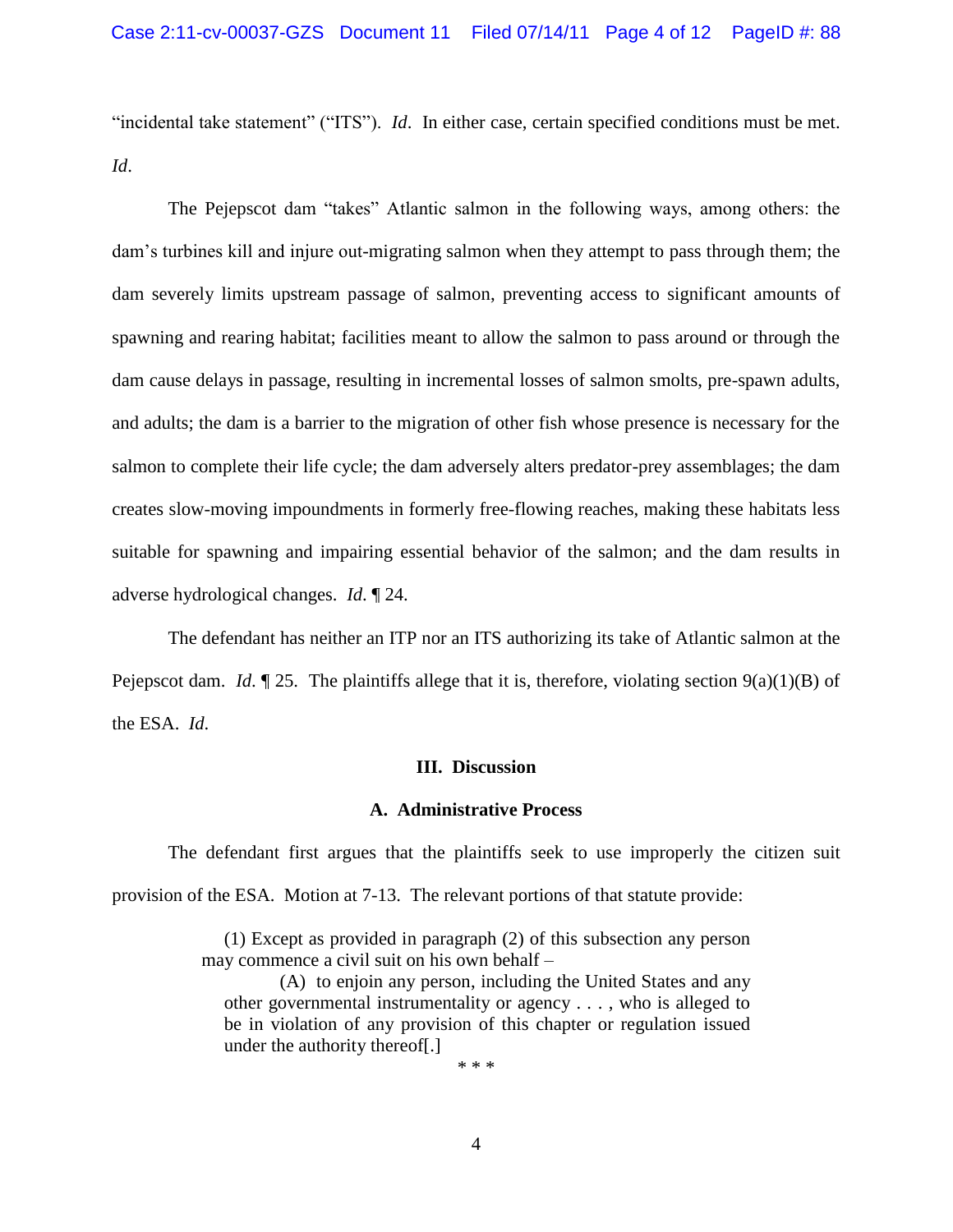The district courts shall have jurisdiction, without regard to the amount in controversy or the citizenship of the parties, to enforce any such provision or regulation, or to order the Secretary to perform such act or duty, as the case may be. . . .

 $(2)(A)$  No action may be commenced under subparagraph  $(1)(A)$  of this section –

(i) prior to sixty days after written notice of the violation has been given to the Secretary, and to any alleged violator of any such provision or regulation;

(ii) if the Secretary has commenced action to impose a penalty pursuant to subsection (a) of this section; or

(iii) if the United States has commenced and is diligently prosecuting a criminal action in a court of the United States or a State to redress a violation of any such provision or regulation.

16 U.S.C. § 1540(g).

In this case, there is no dispute that the administrative process created by regulations promulgated under the ESA has begun. Complaint ¶ 34. The defendant says that the applicable regulations "contemplate a two-stage[] consultation process" that must be completed prior to determining whether the operation of the Pejepscot dam requires authorization via an ITS in order to comply with the ESA. Motion at 8. That process is set out in 50 C.F.R. §§ 402.12- 402.14.

Those regulations address actions of federal agencies rather than private parties, but, in this case, FERC has designated the defendant to prepare the biological assessment of its licensure of the Pejepscot dam under 50 C.F.R. § 404.12. Complaint ¶ 34. The defendant apparently contends that this designation means that a complaint of violation of the ESA brought against the defendant can only be an action brought against FERC itself. Motion at 1-2. It follows, according to the defendant, that the regulatory process must be allowed to play itself out before any private cause of action may be exercised.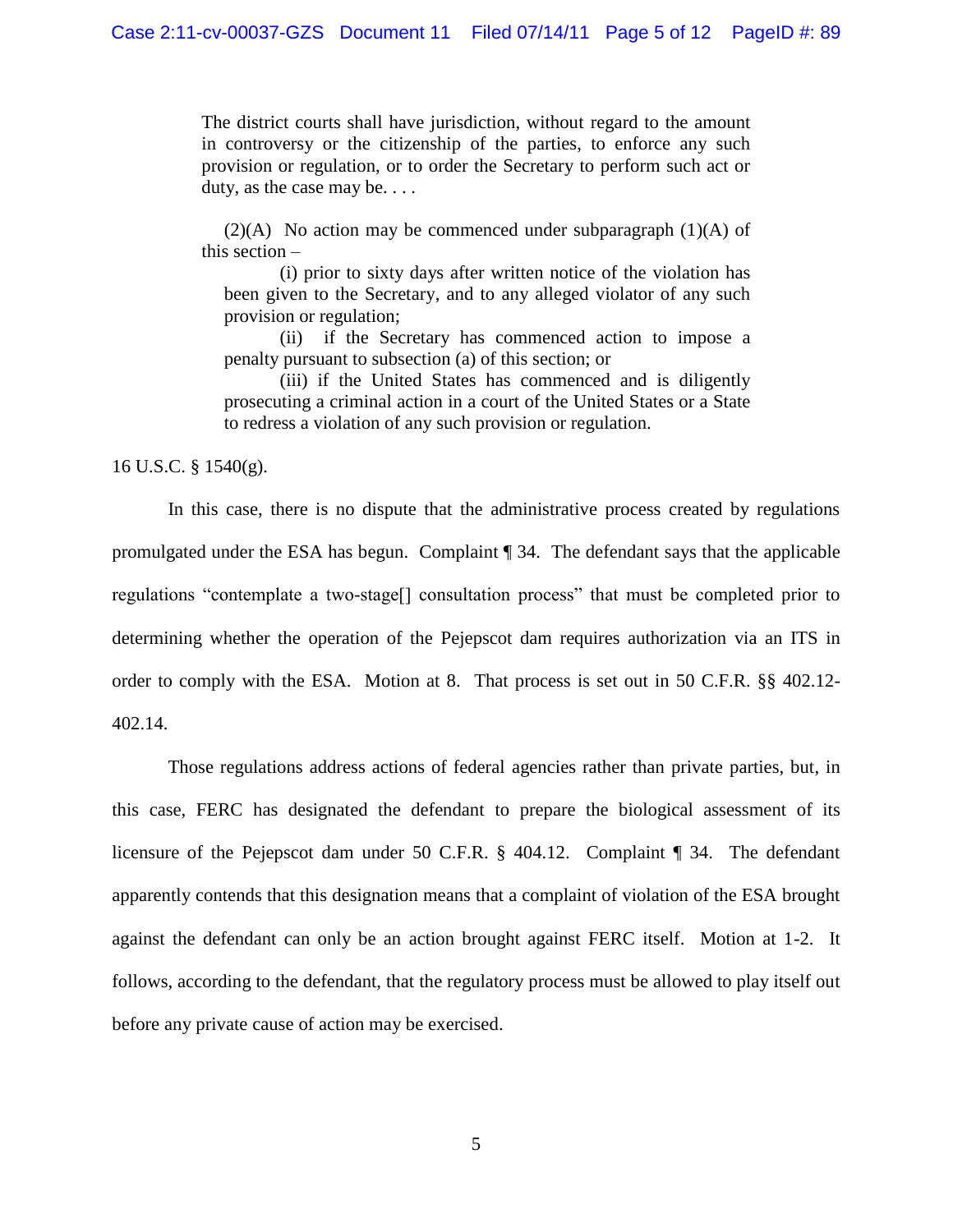However, the plain language of the statute suggests otherwise. It precludes the private cause of action that it creates, 16 U.S.C. § 1540(g)(2), only when the 60-day notice has not been given – not the case here, according to the complaint, Complaint  $\P 9$  – or the federal agency has either commenced an action for a civil penalty or a criminal action, neither of which is alleged in the complaint in this case. Nor does the defendant suggest that either action is currently underway. It is perhaps for this reason that the defendant contends that the Supreme Court's opinion in *Bennett v. Spear*, 520 U.S. 154 (1997), requires that "citizens who are dissatisfied with how the ESA is being implemented must await final agency action and then pursue their claims under the Administrative Procedure Act." Motion at 11. I cannot read the opinion to be so limiting. Nor can I read the complaint, construed, as it must be at this stage of the proceedings, with all reasonable inferences drawn in favor of the plaintiff, *Alternative Energy*, 267 F.3d at 33, necessarily to allege only "dissatisf[action] with how the ESA is being implemented." *Id*.

In *Bennett*, the question was the standing of the citizen plaintiffs under the ESA to challenge a biological opinion issued by the Fish and Wildlife Service. 520 U.S. at 157. After concluding that the plaintiffs did have standing under the ESA, the Supreme Court moved on to other grounds advanced by the government to support the trial court's dismissal of the action. *Id*. at 166. It held that the word "violation" in section  $1540(g)(1)(A)$  "cannot be interpreted to include the Secretary's maladministration of the ESA. Petitioners' claims are not subject to judicial review under § 1540(g)(1)(A)." *Id*. at 174. Nothing in the opinion suggests that a claim may not be brought under section  $1540(g)(1)(A)$  against a non-governmental defendant.

The complaint, after all, names only Topsham Hydro Partners Limited Partnership as a defendant. The violation of the ESA that is alleged is a violation by Topsham Hydro Partners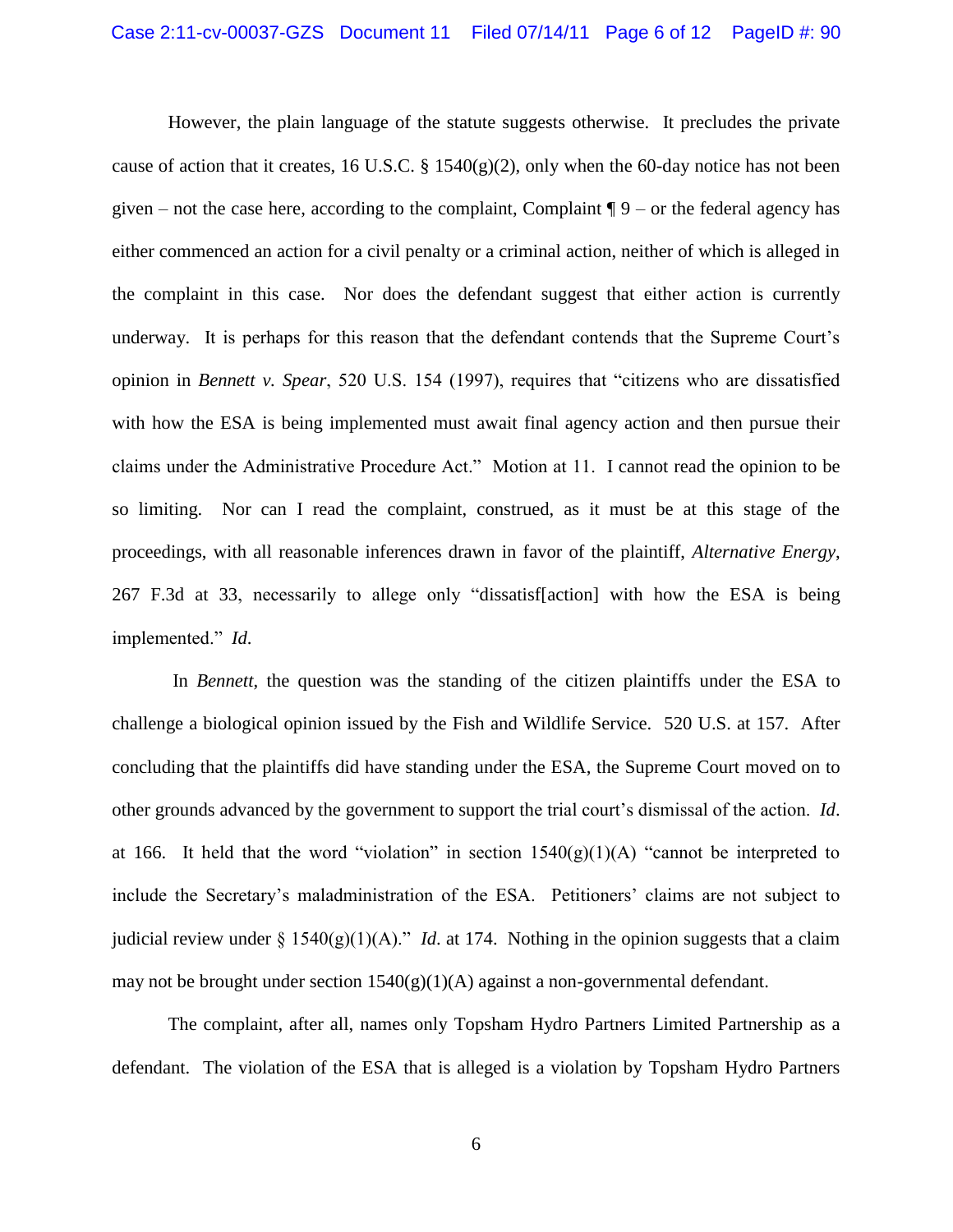Limited Partnership. Complaint ¶¶ 14-26. It does not seek relief that can only be provided by FERC or any other government agency or service that might be involved. Contrary to the defendant's contention, Motion at 12, the complaint cannot reasonably be read to "attempt to compel the Court to step into the Federal Agencies' handling of an ongoing process that administers or implements the ESA."<sup>1</sup>

The First Circuit's recent opinion in *Animal Welfare Inst. v. Martin*, 623 F.3d 19 (1st Cir. 2010), decided thirteen years after *Bennett*, governs on this issue. Construing the ESA, the First Circuit wrote:

> Nothing in the statutory language about ITPs constrains the power of the federal judiciary. Similarly, nothing in the citizen suit provision purports to subordinate judicial remedies to the ITP process. The provision simply states that "[t]he district courts shall have jurisdiction . . . to enforce any . . . provision or regulation, or to order the Secretary to perform such act or duty," at issue in a citizen suit. 16 U.S.C. §  $1540(g)(1)$ . There is no reason to think that while Congress intended for FWS to consider the facts as to whether species-wide harm would be done before it can issue an ITP, it intended to preclude a federal judge from considering the same facts.

*Id*. at 28-29. *See also Strahan v. Roughead*, C.A. No. 08-cv-10919-MLW, 2010 WL 4827880, at \*7 (D. Mass. Nov. 22, 2010) (distinguishing *Bennett* on this basis); *Loggerhead Turtle v. County Council of Volusia County*, 896 F. Supp. 1170, 1177 (M.D.Fla. 1995) ("[T]he Court is not divested of jurisdiction over this case simply because the County has filed an application for an incidental taking permit. While the County may receive such a permit in the future, the pendency of the permit application is irrelevant to the question of whether or not the County's activities will result in the taking of a protected species tomorrow.").

The defendant is not entitled to dismissal on this basis.

 $\overline{a}$ 

<sup>&</sup>lt;sup>1</sup> The only other case that the defendant cites for this point, *Earth Island Inst. v. Albright*, 147 F.3d 1352 (Fed. Cir. 1998), provides no more support for the defendant's position than does *Bennett*.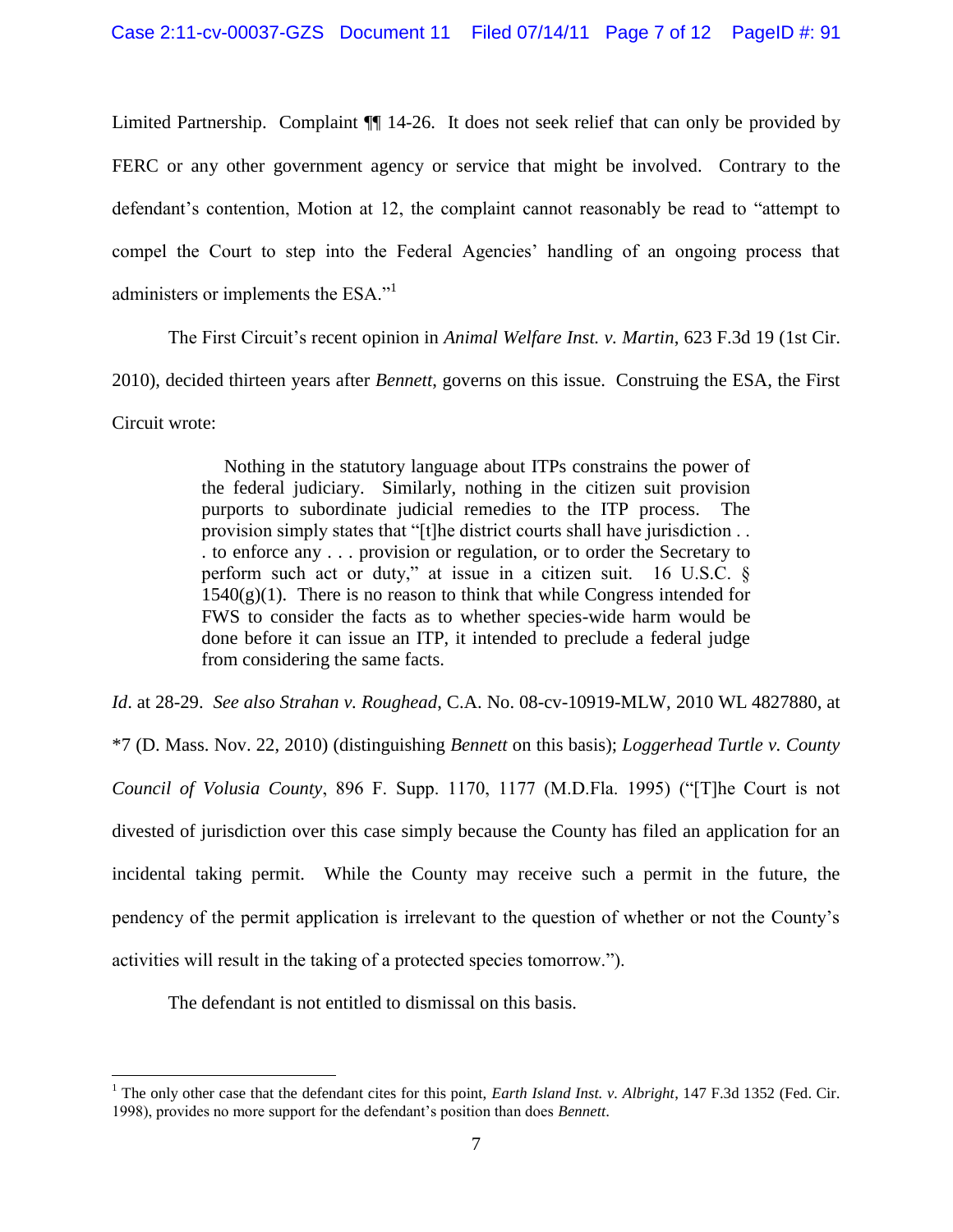Case 2:11-cv-00037-GZS Document 11 Filed 07/14/11 Page 8 of 12 PageID #: 92

### **B. Ripeness**

The defendant next argues that the plaintiffs' claims as set out in the complaint are not

ripe for adjudication. Motion at 13-15. The First Circuit has said of the ripeness doctrine:

Its basic rationale is to prevent the courts, through avoidance of premature adjudication, from entangling themselves in abstract disagreements. Courts must apply a two-part test to assess ripeness. First, it is necessary to determine whether the issue presented is fit for judicial review – an inquiry that typically involves subsidiary queries concerning finality, definiteness, and the extent to which resolution of the challenge depends on facts that may not yet be sufficiently developed. Second, it is necessary to evaluate the extent to which withholding judgment will impose hardship – an inquiry that typically turns upon whether the challenged action creates a direct and immediate dilemma for the parties. Both prongs of the test ordinarily must be satisfied, although a very strong showing on one axis may compensate for a relatively weak showing on the other.

*Stern v. United States Dist. Ct.*, 214 F.3d 4, 10 (1st Cir. 2000) (citations and internal quotation marks omitted).

On the first axis, the defendant asserts that "a determination in the consultation process that Topsham Hydro's operations do not constitute a violation of the ESA would render moot Plaintiffs' request that the Court declare Topsham Hydro to be in violation of the ESA's take prohibition." Motion at 14. But, as the *Loggerhead* court noted, whether a permit is issued in the future is irrelevant to the question of whether a remediable violation is taking place at the present time. 896 F.Supp. at 1177. Issuance of a permit at some undetermined time in the future will have no effect on the alleged violation that is currently occurring and, by its very nature, is likely to have increased harmful effects in the interim. Whether a statutory violation is taking place now is not dependent on facts that have not yet been sufficiently developed. If the government's eventual action is inconsistent with the court's finding in this case, that discrepancy will have to be resolved when it arises. Speculation that it might arise is not a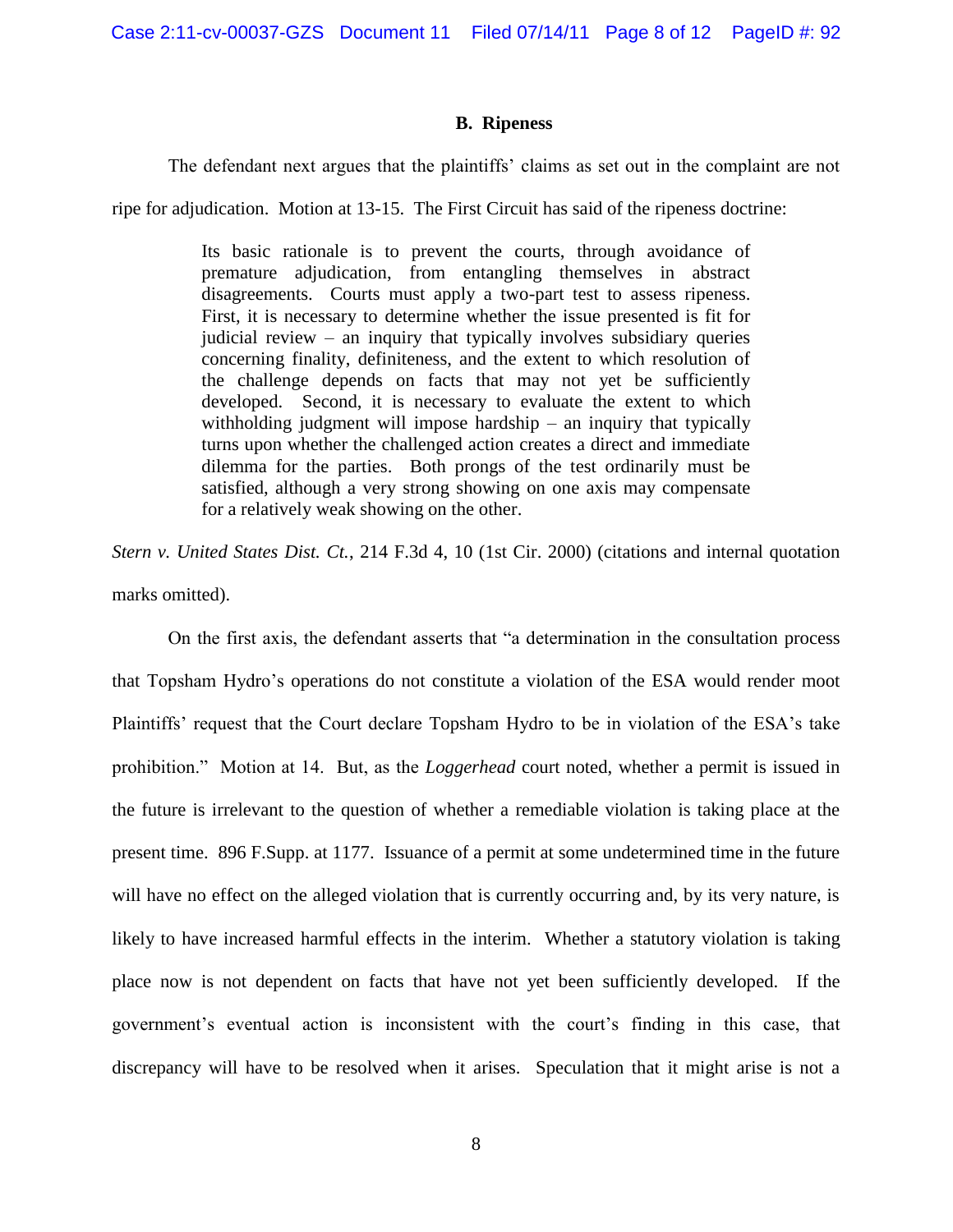reason to defer this court's consideration of a possible current violation of a federal statute. *Animal Prot. Inst. v. Holsten,* 541 F.Supp.2d 1073, 1077 (D. Minn. 2008).<sup>2</sup>

With respect to the second axis, the defendant asserts that the plaintiffs "cannot establish that they would suffer hardship if the Court were to withhold judgment." Motion at 14-15. However, it is not the plaintiffs who would suffer hardship as a result of delay. The basis of this action is alleged damage to the declining Atlantic salmon population, and it is the hardship to that endangered species that is the proper focus of this portion of the ripeness inquiry. The evidence on this point is uniform; the plaintiffs allege that further delay could cause extinction of the species as a result of the alleged taking. Complaint ¶ 26. Nothing more need be shown at this stage.

There is no sense in which the disagreement between the parties set forth in the complaint is "abstract." It is instead quite concrete. The defendant is not entitled to dismissal on the ground of lack of ripeness.

#### **C. Stay or Abstention**

Finally, the defendant asserts that, should the court decide not to dismiss this action, it should decline to exercise its jurisdiction "at least pending resolution of the administrative process now underway" pursuant to its inherent authority or the doctrine of primary jurisdiction. Motion at 15-17. It relies solely on *I Ka'aina* as authority for its asserted entitlement to a stay, but, in that case, final agency action was expected within three months, while in this case there is no suggestion of a date when resolution of the taking issue will come from FERC, if at all.

 $\overline{a}$ 

<sup>2</sup> The defendant cites *I Ka'aina v. Kaua'i Island Util. Coop.*, Civ. No. 10-00169 ACK-LEK, 2010 WL 3834999 (D.Haw. Sept. 24, 2010), for the proposition that a suit filed during pending application for an ITP would be rendered moot if the regulatory process were complete and an ITP were issued. Motion at 14. In that case, the court granted a stay of a citizens' suit under the ESA where the permit process could be completed within next three months. *Id.* at \*8. While a stay has been requested here, *see* Section III.C below, no evidence of the likely date of resolution of the ITP process in this case has been offered, although I note that it is still apparently in the very early, informal consultation stage, making a rapid resolution unlikely.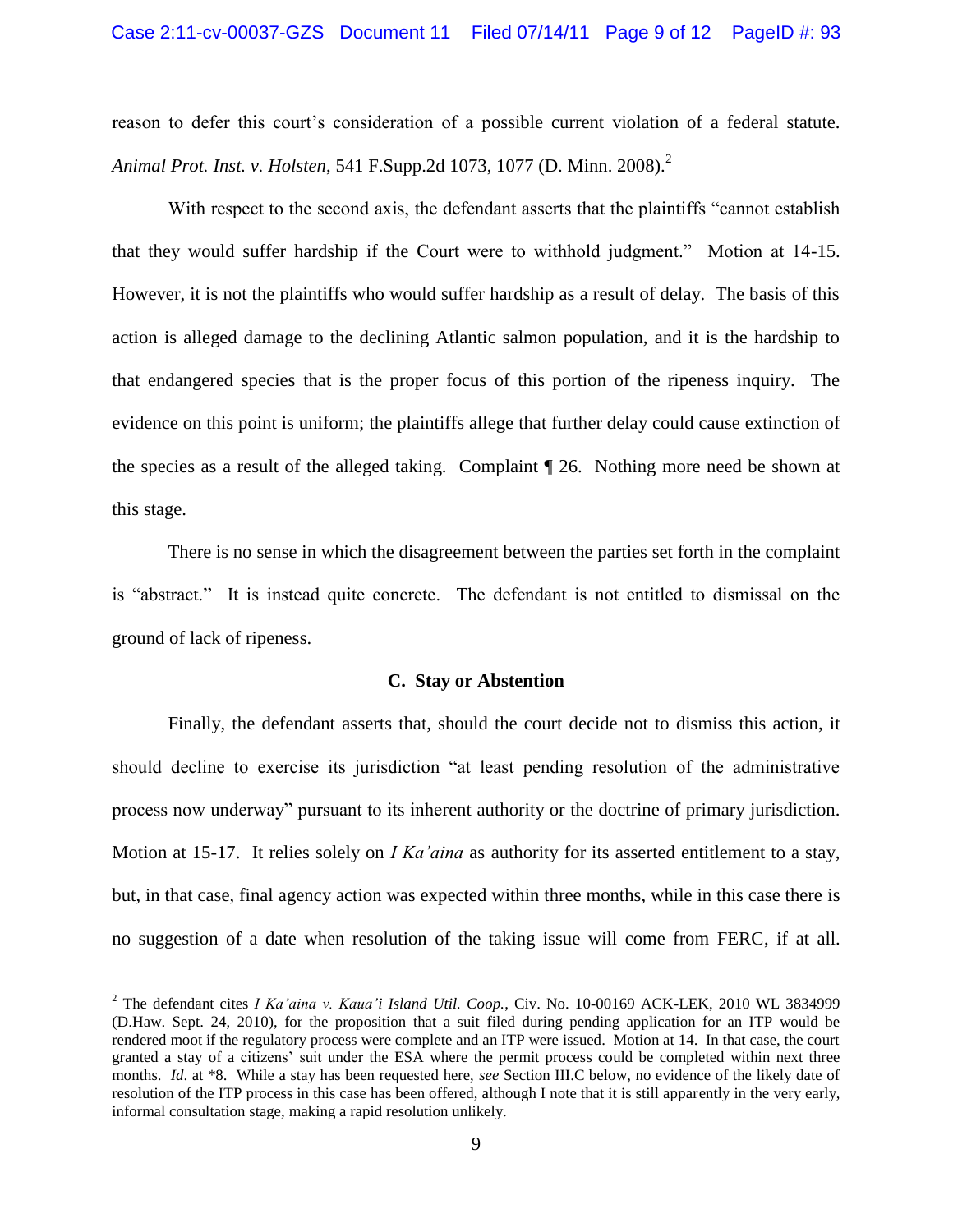Indeed, the administrative process is still in its initial, informal consultation stage, making the likely date of completion of the process years rather than months away. A stay is not indicated in this case at this time. *See, e.g., Amersham Int'l v. Corning Glass Works*, 108 F.R.D. 71, 72 (D. Mass. 1985) (when danger that stay will damage other party exists, stay available only when seeking party demonstrates hardship).

The primary jurisdiction doctrine "counsels abstention whenever enforcement of the claim requires the resolution of issues which, under a regulatory scheme, have been placed within the special competence of an administrative body." *Chico Serv. Station, Inc. v. Sol Puerto Rico Ltd.*, 633 F.3d 20, 30 n.13 (1st Cir. 2011) (citation and internal quotation marks omitted). In this case, however, the ESA does not place the ITP and ITS process within the administrative control of a single agency; instead, it charges the Secretaries of the Treasury, of the Interior, and of the Department in which the Coast Guard was operating at the relevant time, jointly to formulate implementing regulations. 16 U.S.C. §§ 1532(15), 1540(f). In addition, it is FERC, the licensing agency in this case, that is responsible for implementing the administrative process. Complaint ¶¶ 32-34.

In a case in which the defendant invoked the doctrine brought under the Resource Conservation and Recovery Act, the First Circuit observed that circumstances justifying a federal court's abstention when a citizen's suit is brought as authorized by a federal statute "will be exceedingly rare." *Chico*, 633 F.3d at 31-32. The defendant has not even attempted to identify any rare circumstances that would justify abstention here. In a case brought under the Clean Air Act where the defendant made similar arguments, the court held that "to delay citizen enforcement would frustrate Congress's intent, as evidenced by its provisions for citizen suits, to facilitate broad enforcement of environmental-protections laws and regulations." *St. Bernard*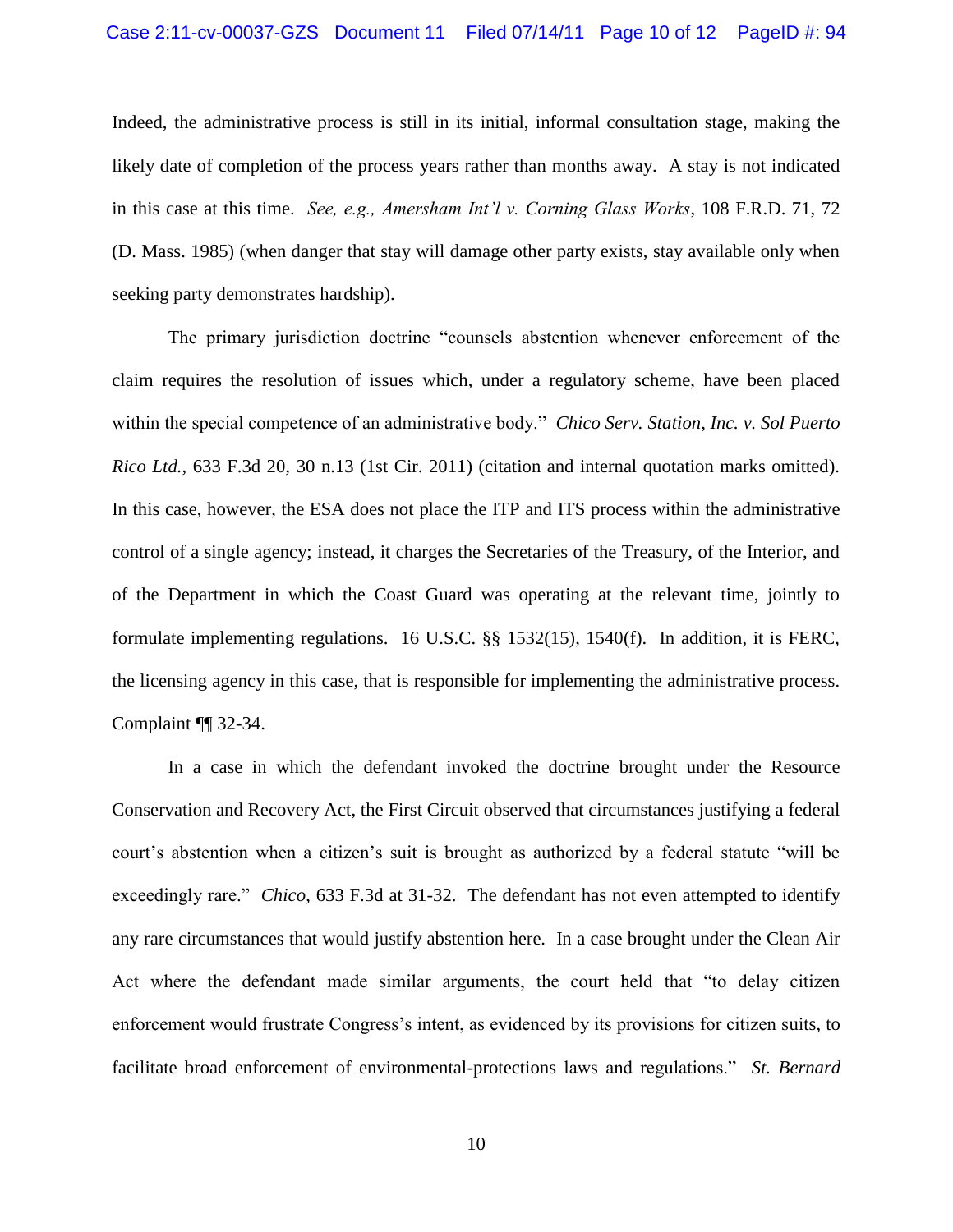*Citizens for Envtl. Quality, Inc. v. Chalmette Refining, L.L.C.*, 348 F.Supp.2d 765, 766, 768 (E.

D. La. 2004).

In a case very similar on its facts to the instant case, a federal district court judge wrote

the following about a defendant's invocation of the doctrine of primary jurisdiction:

Although the court agrees with [the defendant's] belief that findings made by the FWS and NMFS during the [Habitat Conservation Plan] process will affect whether an ITP is ultimately issued to [the defendant], the pendency of [the defendant's] ITP application is not relevant to whether [its] timber harvesting operations have resulted or will imminently result in the "take" of coho salmon in the watersheds at issue in this action. The HCP approval process requires NMFS and FWS to determine the extent of the impact on coho salmon resulting from the issuance of an ITP, whether the steps taken by [the defendant] to minimize and mitigate such impacts are sufficient, and whether continued logging operations will reduce the likelihood of the survival and recovery of coho salmon. *See* 16 U.S.C. § 1539(a)(2). In contrast, enforcement of the ESA's prohibition against the "take" of endangered or threatened species has been placed squarely within the jurisdiction of the courts through the ESA's citizen-suit provisions. In determining whether a take of coho salmon has occurred or is likely to occur, the court will not be called upon to determine the best strategy for conserving and restoring the coho salmon population in the rivers of northern California. Rather, the court must only decide whether [the defendant's] logging operations have resulted in a take of or will cause imminent harm to coho salmon in the watersheds at issue. As noted by the *Loggerhead Turtle* court, there is no "invasion" of the expertise of the Secretary of the Interior and the court need not entangle itself in a premature review of the Secretary's decision to issue an ITP.

*Coho Salmon v. Pacific Lumber Co.*, 61 F.Supp.2d 1001, 1015-16 (N.D.Cal. 1999) (case citations and internal quotation marks omitted). Thus, "[i]n the instant action, there is no potential for conflicting decisions between the court and the decisions of NMFS and FWS, nor would the court's determination of whether a take has occurred conflict with the Secretary's decision to issue an ITP." *Id*. at 1016. That reasoning applies here.

The request that the court stay this action or abstain from deciding it under the doctrine of primary jurisdiction should be denied.